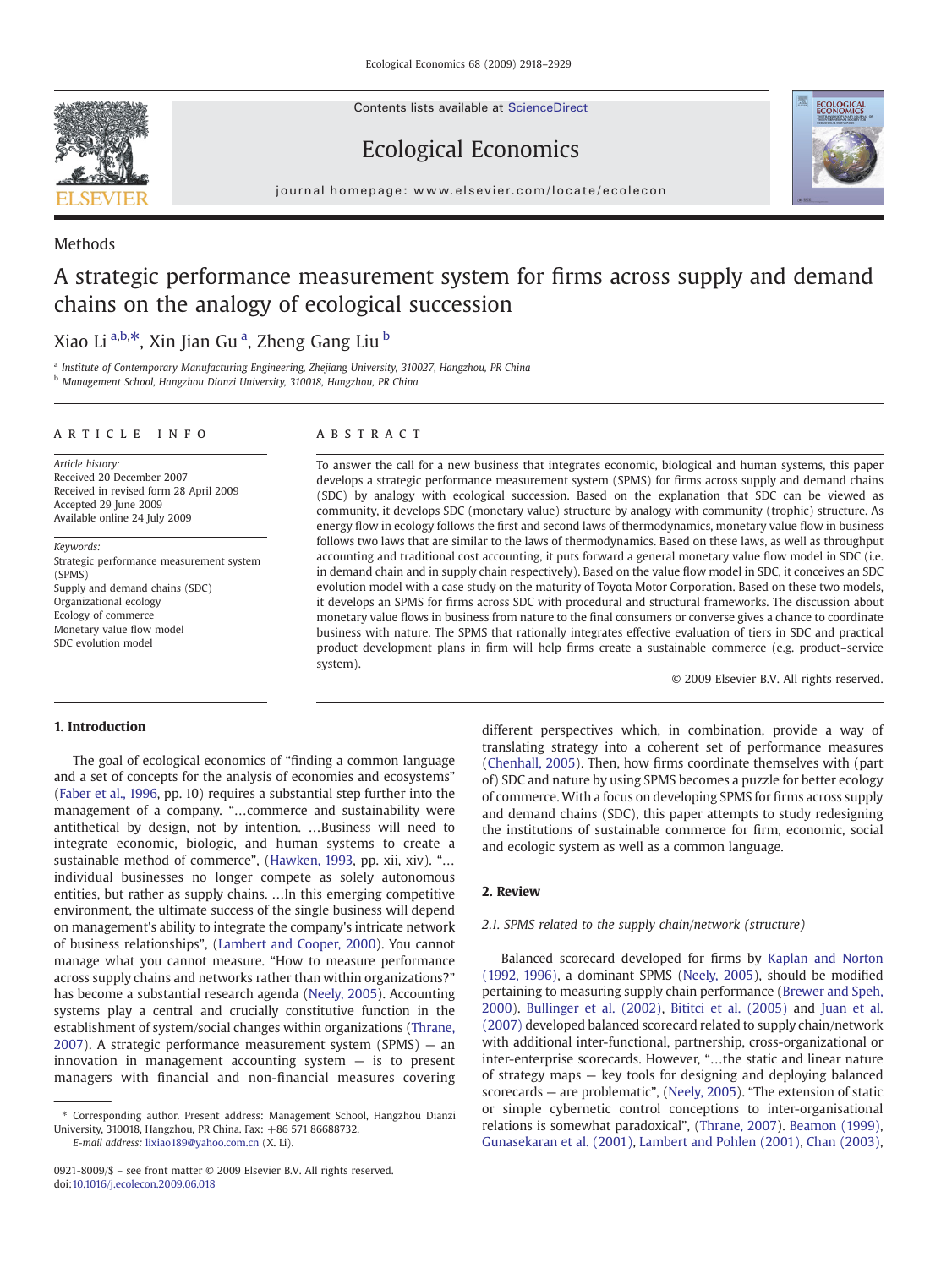[Chan and Qi \(2003\)](#page--1-0), and [Pohlen and Coleman \(2005\)](#page--1-0) etc. developed other performance measurement frameworks or systems related to supply chain/network. However, the major defects in this research area remain unsolved, such as lack of a balanced approach, supply chain context, system thinking and connection with strategy etc. [\(Shepherd and Günter, 2006\)](#page--1-0).

It is the complex coupling structure of supply chain/network that baffles the scholars and managers. For the functional or innovative product, supply chain objectives, performance and structure should focus on efficiency or effectiveness ([Fisher, 1997](#page--1-0)). Furthermore, supply systems can vary on a continuum from lean, pipeline structures (defined as "lean" and focused on efficiency) to fluid and agile networks (defined as "agile" and focused on effectiveness) [\(Webster, 2002\)](#page--1-0). In most cases, a given supply chain can be decoupled into an upstream chain focused on supply integration (i.e. efficiency) and a downstream chain focused on demand integration (i.e. effectiveness) through a decoupling point ([de](#page--1-0) [Treville et al., 2004\)](#page--1-0). Not limiting to seeing the interaction as occurring at the decoupling point only, [Rainbird \(2004\)](#page--1-0) suggested, "These notions of demand and supply fundamentally overlap and interact and should be seen as constituent, but independent elements of what has been termed the firm's value chain." Not limiting to the value viewpoint and the short range as firm, [Liu and Li \(2008\)](#page--1-0) suggested supply chain and demand chain is a couple of contradiction as well as harmony aspects of SDC with complex and dynamic coupling structure. Different firms use different measures to deal with efficiency or effectiveness. These measures are difficult to reconcile in a few supply network measures unless they are very fundamental in nature ([Morgan, 2007\)](#page--1-0). "Worse still are the measurement inconsistencies that are found in current supply systems", [\(Morgan, 2007\)](#page--1-0).

Besides this qualitative thinking about supply chain/network structure, quantitative thinking is burgeoning. Three structural dimensions of the network are essential when describing, analyzing, and managing the supply chain. They are the horizontal structure (referring to the number of tiers across the supply chain), the vertical structure (referring to the number of suppliers/customers represented within each tier), and the horizontal position of the focal company within the end points (i.e. the initial source of supply and the ultimate customer) of the supply chain [\(Lambert and Cooper, 2000](#page--1-0)). "…an inventory turn improvement by the retailer has a much greater effect on overall supply chain performance than a turn improvement by the supplier, or manufacturer, and a greater impact than a turn improvement by the wholesaler", ([Lambert and Pohlen, 2001\)](#page--1-0). It reveals that the supply chain/network structure — here it is the horizontal position — influences the performance of the supply chain/ network as a whole and the firms within it.

#### 2.2. Two efforts to integrate the supply chain/network structure with SPMS

To integrate the thinking of the supply chain/network structure with performance measurement, there are two efforts: one is the direct approach based on the full cooperation hypothesis; the other is the indirect approach with the help of study on supply chain maturity.

[Lambert and Pohlen \(2001\)](#page--1-0) suggested inventory turn metric for the supply chain should be replaced by total inventory carrying costs that considers both the cash value of the inventory at various positions in the supply chain as well as varying opportunity costs for inventory investments for various supply chain members. It can work effectively only if there are full co-operations in the whole supply chain. However, this full co-operation hypothesis fails to face the real and ubiquitous competition in the supply chain. In fact, their group [\(Lambert and Pohlen, 2001; Pohlen and Coleman, 2005](#page--1-0)) did not use this unworkable measure. In our opinion, developing metrics in chain/ network level by directly integrating the whole supply chain/network structure based on the full cooperation hypothesis is unrealistic. This kind of metrics may be realistic only in a short range, e.g. a short part of supply chain/network.

Studies on supply chain maturity by imitating organizational lifecycle researches have gained much attention by a few leading consulting companies and scholars (see e.g. [Cohen and Roussel, 2004;](#page--1-0) [Lockamy and McCormack, 2004\)](#page--1-0). In the successful organizational lifecycle researches, scholars divided lifecycle of firm into several stages by analogy with single organization lifecycle in life science. Similarly, in the studies on supply chain maturity, scholars divided lifecycle of supply chain into several stages by the same analogue. However, this analogue is not suitable. Problems arise if a model appropriate to one type of system is applied to a system of a different type ([Ackoff, 1999,](#page--1-0) pp. 27). There are three basic types of systems (deterministic, animated, and social systems), and a meta-system (i.e. ecological systems) that contains all three types as parts of it ([Ackoff,](#page--1-0) [1999](#page--1-0), pp. 27). "Ecological systems contain interacting mechanistic, organismic, and social systems, but unlike social systems have no purposeful of their own", ([Ackoff, 1999](#page--1-0), pp. 33). Corporations are social systems in which both the parts and the whole are purposeful [\(Ackoff, 1999,](#page--1-0) pp. 30). While, the whole supply chain/network with many different kinds of firms caught in complex competition and cooperation hardly achieve any common purpose. Thus, every supply chain/network (now SDC) is an ecological system.

Strictly speaking, SDC can be viewed as community, not population or ecosystem. "A community is an association of interacting species inhabiting some defined area. …A population is a group of individuals of a single species inhabiting a specific area. …An ecosystem is a biological community plus all of the abiotic factors influencing that community", ([Molles, 2002](#page--1-0), pp. 373, 216, 413). In organizational ecology, "an organizational form (analogue of species) is a blueprint for organizational action, for transforming inputs into outputs"; and "a population of organizations consists of all the organizations within a particular boundary that have a common form", ([Hannan and](#page--1-0) [Freeman, 1977; Boone and Witteloostuijn, 1995\)](#page--1-0). Each SDC has different kinds of firms in more than one tier. Thus, one cannot view SDC as population. Study on SDC with many different kinds of firms focuses on interactions among firms, not interactions between firms and the surrounding abiotic environment. Thus, one can view SDC as community. SDC and all of the related abiotic factors in nature compose business ecosystem that can analogize ecosystem. Correspondingly, SDC maturity can analogize ecological/community succession, not single organization lifecycle.

Although the scholars used wrong analogue to study supply chain maturity and only qualitatively analyzed supply chain structure in a few stages, their indirect approach, integrating the thinking of the supply chain/network structure with performance measurement with the help of study on supply chain maturity, is promising. The basic requirements for a successful performance measurement system are two frameworks — a structural framework (specifying a typology for performance measure management) and a procedural framework (i.e. a step-by-step process for developing performance measures from strategy); as well as a number of other performance management tools, such as list of measures, etc. [\(Folan and Browne, 2005\)](#page--1-0). Study on SDC maturity/evolution might help a firm recognize whether its tier belongs to supply chain or demand chain and whether it should emphasize on efficiency or effectiveness. Besides directing the design of the procedural framework as such, study on SDC evolution may also give a chance to coordinate SDC evolution with ecological succession for better ecology of commerce. It carries out the believing of [Odum](#page--1-0) [\(1969\)](#page--1-0) that "…successional theory needs to be examined as a basis for resolving man's conflict with nature". Therefore, developing SPMS for firms across SDC should integrate the study on SDC evolution.

#### 2.3. The promising analogy approach

There are certain functional and structural analogues between ecological and socio-economic systems ([Matutinovi](#page--1-0)ć, 2002). In fact, the supply chain/network structure is similar to community structure.